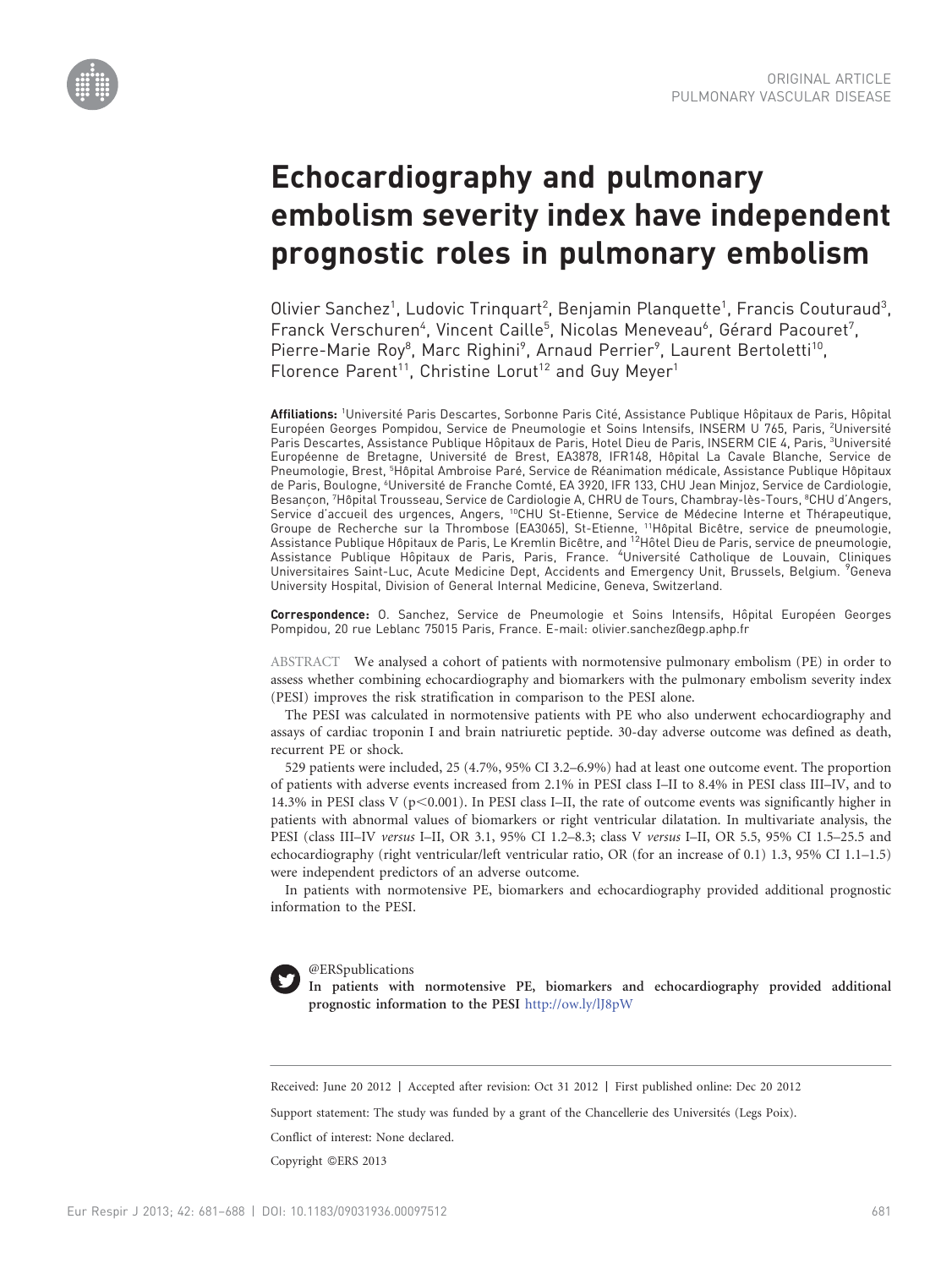# Introduction

Early mortality from pulmonary embolism (PE) depends on the clinical consequences of PE and on the underlying disease [\[1\].](#page-6-0) Risk stratification of patients with PE may enable definition of a low-risk group that may be treated on an outpatient basis and a high-risk group that should be admitted to hospital for close medical supervision [\[2\]](#page-6-0). The pulmonary embolism severity index (PESI), a clinical rule based on 11 clinical variables, defines five classes of patients with PE with different mortality rates at 90 days [\[3\]](#page-6-0). The PESI has been validated in several large cohorts and is now available as a simplified version based on seven variables [\[4–6\].](#page-6-0) Right ventricular dysfunction, assessed by either echocardiography or spiral computed tomography, and high levels of biomarkers, including cardiac troponin I (cTnI) and brain natriuretic peptide (BNP), have been linked to an increased risk of death or adverse outcome in patients with PE [\[7–9\]](#page-7-0). Little is known about the respective roles of the clinical findings summarised in the PESI, echocardiography and biomarkers for the risk assessment of patients with PE. We analysed the results of a large prospective multicentre cohort of consecutive patients with PE in order to determine whether the combination of echocardiography and biomarkers with the PESI improves the risk stratification of patients with PE compared with the PESI alone [\[8\].](#page-7-0) Cardiogenic shock at admission represents one of the most important prognostic factors in patients with PE and, according to the current guidelines of the European Society of Cardiology, it is widely admitted that further risk stratification by biomarkers, echocardiography or the PESI is not needed in these patients [\[2\]](#page-6-0). Therefore, we focused our study on patients with normotensive PE.

## Material and methods

## Patients

Consecutive adult patients with symptomatic normotensive PE admitted in the 11 participating sites in France, Belgium and Switzerland were recruited for the study. Patients were eligible if their PE was objectively confirmed according to current guidelines, as previously reported [\[2, 8\].](#page-6-0) Patients were ineligible for the study if they had received therapeutic doses of anticoagulant treatment for  $>$ 24 h or had cardiogenic shock at admission defined by at least one of the following criteria: systolic blood pressure  $\leq$ 90 mmHg, signs of end-organ hypoperfusion or a need for catecholamine administration to maintain systolic blood pressure >90 mmHg. Because the role of thrombolytic therapy remains unclear in clinically stable patients, we excluded patients with normotensive PE who received fibrinolytic treatment. Demographic data, symptoms and risk factors for venous thromboembolism, including all variables of the PESI, were obtained at the time of admission. Patients were managed according to the usual practices of each participating site by physicians blinded to the results of cardiac biomarkers.

The study protocol strongly recommended transthoracic echocardiography within 24 h of PE diagnosis by an experienced physician unaware of the results of cardiac biomarker determinations. The end-diastolic diameters of the right and left ventricles were measured along the long axis of the parasternal view and the right ventricle/left ventricle ratio was calculated [\[8\]](#page-7-0).

On admission, blood samples were collected in heparinised tubes for the cTnI assay and in EDTA tubes for BNP determination, tubes were centrifuged and the resulting plasma was frozen and stored at  $-80^{\circ}$ C. At the end of the study, circulating levels of cTnI and BNP were determined in a central laboratory by investigators blind to the patients' baseline characteristics and clinical outcome. cTnI levels were determined with quantitative photometric immunoassays using a Dimension-RxL Max analyser (Dade-Behring, Siemens Healthcare Diagnostics, Erlangen, Germany), according to the manufacturer's instructions. The lower limit of detection of the cTnI assay was  $0.04 \mu g \cdot L^{-1}$ . BNP levels were determined with an electrochemiluminescence immunoassay (BNP-Triage Biosite assay; Biosite Inc., San Diego, CA, USA) on a DxI analyser (Beckman Coulter Inc., Brea, CA, USA). The lower limit of detection in the BNP assay was 10 ng $L^{-1}$ .

## **Outcomes**

30-day clinical follow-up data were obtained for all patients. Adverse clinical events were defined as allcause death, secondary cardiogenic shock as previously defined, or objectively confirmed symptomatic recurrent venous thromboembolism. All adverse events and the cause of death (i.e. related or unrelated to PE) were adjudicated by an independent committee of two physicians unaware of the results of the initial clinical examination, echocardiography and biomarker determinations.

The study was an academic trial sponsored by the Délégation à la Recherche Clinique d'Ile de France. The funding body had no role in the design of the study, data analysis, or drafting the manuscript. The study was approved by local ethics committees (Ile de France II, Saint-Luc University Hospital and Geneva University Hospital committees for the French, Belgian and Swiss centres, respectively). All patients signed a written informed consent form.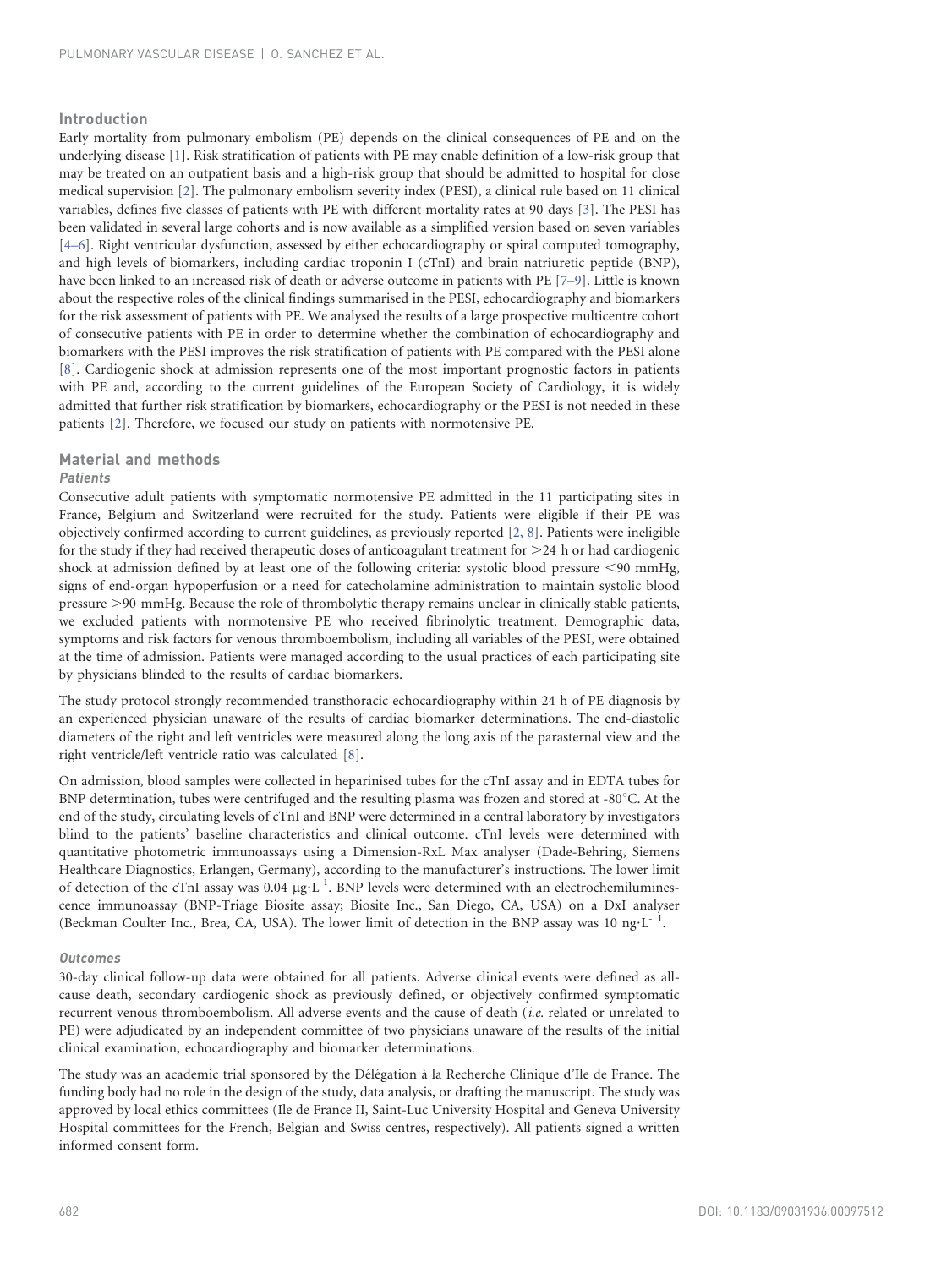# Statistical methods

Categorical variables were summarised using numbers and percentages, and continuous variables using median (interquartile range). PESI score was categorised into low risk (PESI class I or II), intermediate risk (PESI class III or IV) and high risk (PESI class V) categories. Proportions of deaths and adverse events according to the PESI risk class were compared using Chi-squared tests; median values of markers according to PESI risk class were compared using Kruskall–Wallis tests.

Univariate analyses, based on Chi-squared tests or t-tests, were performed. Independent associations with the outcome were assessed by including variables with a significance level of  $p<0.20$  on univariate analysis in a multivariate logistic regression model. Variables associated with the outcome at a significance level of p,0.05 in backward stepwise regression analysis were retained. For the multivariate analysis, we conducted multiple imputation analysis to ensure that the results were robust for missing data. For each variable, we further estimated the proportion of explained variation (PEV) and partial PEV. The PEV measures the proportion of variation of the outcome variable that can be attributed to the variable, relative to the total variation of the outcome variable. Partial PEV measures the decline in explained variation when removing the prognostic factor from the model containing the other four factors.

In order to determine if echocardiography and biomarkers improved the risk stratification, we first constructed box plots showing the distributions of biomarkers and echocardiography values within each PESI risk class and among patients who did, or did not, experience an adverse event. In subsequent analyses, echocardiography and biomarkers were dichotomised according to thresholds validated in previous studies. We defined a BNP concentration  $>100$  ng $\cdot$ L<sup>-1</sup> as positive BNP [\[10, 11\]](#page-7-0), a cTnI concentration  $>0.1$  µg $\cdot$ L<sup>-1</sup> as positive cTnI  $[10, 12]$  and a right ventricle/left ventricle ratio  $>0.9$  as a positive right ventricle/left ventricle ratio [\[10, 12\].](#page-7-0) We then cross-classified patients according to their PESI risk category and then according to their right ventricle/left ventricle ratio or biomarker risk category, each in turn. Within each sub-stratum, we estimated the risk of an adverse event. Finally, logistic regression analyses were conducted to determine possible links between prognostic factors (PESI risk category, BNP, cTnI and right ventricle/ left ventricle end-diastolic diameter ratio) and the risk of an adverse event.

# Results

## Patients

A total of 592 consecutive patients were included in the study between January 2006 and May 2007. 41 patients were excluded because of cardiogenic shock at inclusion. 22 haemodynamically stable patients were excluded because they were receiving fibrinolytic treatment. None of these normotensive patients experienced a 30-day adverse event. The final study population, therefore, comprised 529 patients with normotensive PE ([table 1](#page-3-0)). At inclusion, 528 patients (99%) were receiving an anticoagulant treatment. Fibrinolytic therapy was administered to eight patients (1.5%) because of secondary cardiogenic shock. A vena cava filter was inserted in 22 patients (4%).

#### Outcome

The 30-day prospective follow-up was complete for all patients. During follow-up, 25 patients (4.7%, 95% CI 3.2–6.9%) suffered adverse events: death in 15 cases (2.8%, 95% CI 1.7–4.6%), secondary cardiogenic shock in 15 (2.8%) and recurrent venous thromboembolism in eight patients (1.5%). One patient may have had several events qualifying for complicated outcome.

# **PESI**

The PESI was calculated for all 529 patients; among them, 329 (62%) were at low risk (PESI class I or II), 179 patients (34%) were at intermediate risk (PESI class III or IV) and 21 patients (4%) were at high risk (PESI class V). The mortality rate and the rate of adverse outcomes, including mortality, secondary cardiogenic shock and recurrent PE, increased significantly from 0.6% and 2.1% in the low-risk category to 9.5% and 14.3% in the high-risk category, respectively [\(table 2\)](#page-3-0).

#### Biomarkers and echocardiography

Plasma concentrations of BNP and cTnI, and the right ventricle/left ventricle ratio increased significantly with the PESI [\(table 2\)](#page-3-0).

# Predictors of adverse outcome

[Figure 1](#page-4-0) shows the number and proportion of patients with an adverse outcome at 30 days in the six categories defined by cross-tabulation of the PESI risk class (low, intermediate or high risk) and the right ventricular dysfunction marker category (normal or elevated biomarkers; normal or abnormal right ventricle/left ventricle ratio). All biomarkers and echocardiography results enabled patients belonging to the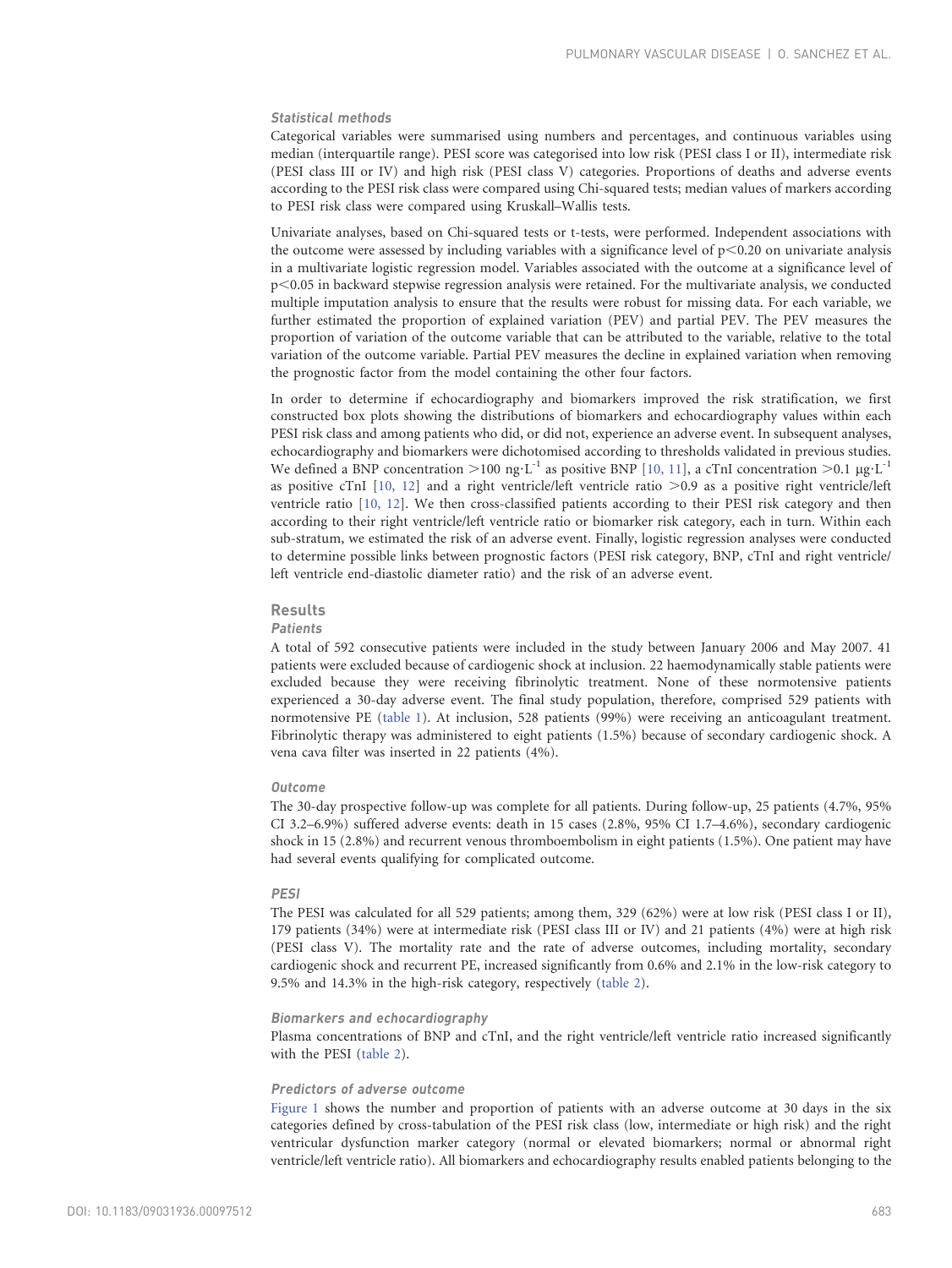<span id="page-3-0"></span>

| TABLE 1 Characteristics of the 529 patients with pulmonary embolism |  |  |
|---------------------------------------------------------------------|--|--|
|---------------------------------------------------------------------|--|--|

| <b>Characteristics</b>                   | Available data | All                    | 30-day adverse event   |                        |
|------------------------------------------|----------------|------------------------|------------------------|------------------------|
|                                          |                |                        | <b>Yes</b>             | No                     |
| <b>Patients</b>                          |                | 529                    | 25                     | 504                    |
| Age years                                | 529            | $67$ $(52-77)$         | 70 (60-81)             | $67(51 - 77)$          |
| Male                                     | 529            | 247 (47)               | 12 (48)                | 235 (47)               |
| <b>Cancer</b>                            | 529            | 77 (15)                | 7(28)                  | 70 (14)                |
| <b>Altered mental state</b>              | 529            | 7(1)                   | 1(4)                   | 6(1)                   |
| Syncope                                  | 529            | 24(5)                  | 2(8)                   | 22(4)                  |
| Heart rate beats min <sup>-1</sup>       | 526            | 88 (75-100)            | 90 (80-103)            | 88 (74-100)            |
| Systolic blood pressure mmHg             | 529            | 134 (120-150)          | 130 (124-140)          | 135 (120-150)          |
| Cardiogenic shock on admission           | 529            | 0(0)                   | 0(0)                   | 0(0)                   |
| <b>PESI</b> class                        | 529            |                        |                        |                        |
| $  \leq 65$ points                       |                | 131 (25)               | 1(4)                   | 130 (26)               |
| II (66-85 points)                        |                | 198 (37)               | 6(24)                  | 192 [83]               |
| III (86-105 points)                      |                | 109 [21]               | 10(40)                 | 99 (20)                |
| IV (106-125 points)                      |                | 70 (13)                | 5(20)                  | 65 (13)                |
| $V$ ( $>$ 125 points)                    |                | 21(4)                  | 3(12)                  | 18(4)                  |
| Echocardiography and cardiac biomarkers  |                |                        |                        |                        |
| BNP $nq \cdot L^{-1}$                    | 521            | 71.0 (27.0-210.0)      | 275.0 (69.0-431.0)     | 67.0 (27.0-190.0)      |
| Cardiac troponin I mg $\cdot L^{-1}$     | 517            | $0.01$ $(0.00 - 0.06)$ | $0.11$ $(0.01 - 0.34)$ | $0.01$ $(0.00 - 0.05)$ |
| Right ventricle/left ventricle EDD ratio | 484            | $0.65$ $(0.53 - 0.79)$ | $0.76$ $(0.63 - 1.11)$ | $0.65$ $(0.53 - 0.79)$ |

Data are presented as n, median (interquartile range) or n (%). PESI: pulmonary embolism severity index; BNP: brain natriuretic peptide; EDD: enddiastolic diameter.

low-risk category (PESI class I or II), to be further stratified into two subgroups, one with a very low risk  $($   $\leq$  1%) of an adverse outcome and one with a 6% risk of 30-day adverse outcome, with significant differences in the event rate between the subgroups with normal and abnormal biomarker and right ventricle/left ventricle ratio values ( $p=0.03$  for BNP;  $p<0.001$  for cTnI and  $p<0.001$  for right ventricle/left ventricle ratio) [\(fig. 1](#page-4-0)). In the intermediate risk group of patients (PESI class III–IV), elevated biomarkers and right ventricular dilatation on echocardiography were associated with higher rates of adverse outcomes, but the difference to patients having normal values was significant for cTnI only ( $p=0.02$  for cTnI;  $p=0.42$  for BNP and  $p=0.9$  for echocardiography) [\(fig. 1](#page-4-0)). In the high-risk group (PESI class V), differences in the event rates between patients with normal and abnormal biomarker values and echocardiography were less pronounced and not significant, but the patient population was small ([fig. 1\)](#page-4-0).

TABLE 2 Rate of adverse outcomes and value of biomarkers and echocardiography according to the pulmonary embolism severity index (PESI) classes

|                                           | <b>PESI class</b>      |                                       |                        | p-value |
|-------------------------------------------|------------------------|---------------------------------------|------------------------|---------|
|                                           | I-II (low risk)        | <b>III-IV (intermediate)</b><br>risk) | V (high risk)          |         |
| <b>Patients</b>                           | 329                    | 179                                   | 21                     |         |
| End-points                                |                        |                                       |                        |         |
| 30-day mortality                          | 2[0.6]                 | 11(6.1)                               | 2(9.5)                 | < 0.001 |
| 30-day adverse event                      | 7(2.1)                 | 15(8.4)                               | 3(14.3)                | < 0.001 |
| Echocardiography and cardiac biomarkers   |                        |                                       |                        |         |
| BNP $ng \cdot L^{-1}$                     | 44.5 (21.5–146.0)      | 126.5 (46.0-299.0)                    | 221.0 (130.0-385.0)    | < 0.001 |
| Cardiac troponin $\ln \mu g \cdot L^{-1}$ | $0.01$ $[0.00 - 0.04]$ | $0.01$ $[0.00 - 0.10]$                | $0.03$ $[0.00 - 0.19]$ | < 0.01  |
| Right ventricle/left ventricle EDD ratio  | $0.63$ $(0.51 - 0.76)$ | $0.71$ $(0.56 - 0.86)$                | $0.59$ $(0.51 - 0.88)$ | 0.02    |

Data are presented as n, n (%) or median (interquartile range), unless otherwise stated. Distributions of deaths and adverse events according to PESI risk class were compared using Chi-squared tests; distributions of markers according to PESI risk class were compared using Kruskall– Wallis tests. BNP: brain natriuretic peptide; EDD: end-diastolic diameter.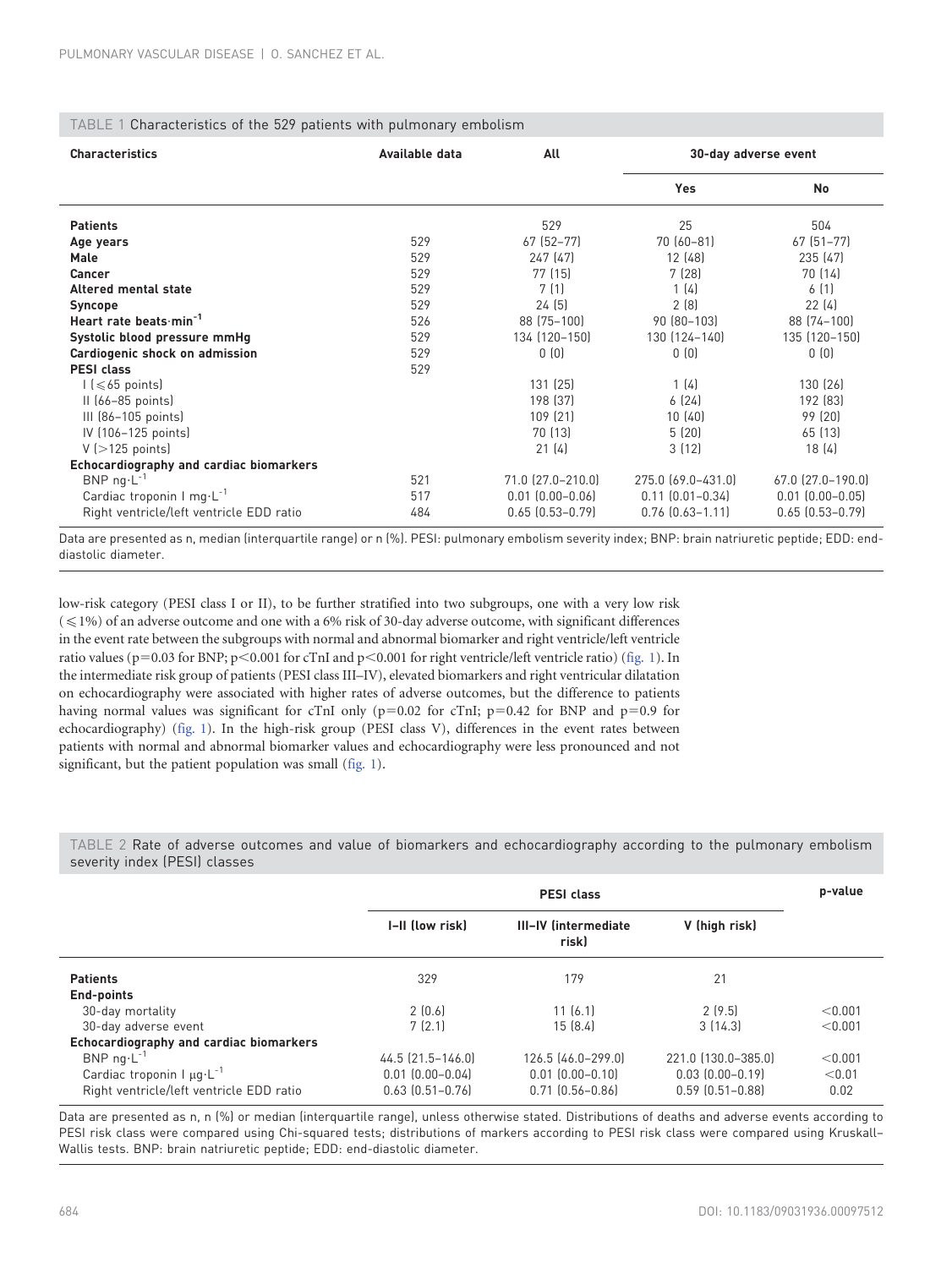

<span id="page-4-0"></span>



FIGURE 1 The figure shows the number and proportion of patients with an adverse 30-day outcome in categories defined by cross-tabulation of pulmonary embolism severity index (PESI) risk classes, and right ventricular (RV) dysfunction defined by elevated cardiac biomarker levels or RV/left ventricular (LV) ratio, according to previously validated thresholds. Complete cases are presented. Data are presented as % (n) and N, where N is the total number of patients. a) PESI class I–II, b) PESI class III–IV and c) PESI class V. BNP: brain natriuretic peptide; cTnI: cardiac troponin I.  $*$ :  $p=0.03;$   $***$ :  $p<0.001;$   $[$ :  $p=0.02$ .

Results of univariate logistic regression analyses showed that the PESI, BNP and right ventricle/left ventricle ratio were significantly associated with the occurrence of an adverse outcome (table 3). Multivariate analysis showed that, in addition to the PESI risk class, echocardiography but not biomarkers remained independent predictors of adverse outcome at day 30 in the study population ([table 4](#page-5-0)). The variables included in the model accounted for about 10% of the variation in individual 30-day outcomes; the proportions of variance explained by each right ventricular dysfunction marker (as well as partial PEV) were similar to those explained by the PESI risk class. Finally, multiple imputation analysis provided estimates consistent with the complete case analysis [\(table 4\)](#page-5-0). The PESI was associated with a moderate prognostic sensitivity (72%) and high negative predictive value (98%) ([table 5](#page-5-0)). Interestingly, the combination of PESI with right ventricle/

| TABLE 3 Univariate analysis                                                                                |                   |                                                                                      |                          |
|------------------------------------------------------------------------------------------------------------|-------------------|--------------------------------------------------------------------------------------|--------------------------|
| Variable                                                                                                   | Complete cases n  | OR (95% CI)                                                                          | p-value                  |
| PESI class<br>III-IV versus I-II<br>V versus I-II<br>$BNP$ <sup>#</sup><br>Cardiac troponin I <sup>1</sup> | 529<br>521<br>517 | $4.2$ $(1.7-10.5)$<br>$7.7$ $(1.8-32.1)$<br>$1.3$ $[1.1 - 1.6]$<br>$1.2$ $[0.9-1.5]$ | < 0.01<br>< 0.01<br>0.20 |
| Right ventricle/left ventricle EDD ratio <sup>+</sup>                                                      | 484               | $1.3$ $(1.2 - 1.5)$                                                                  | < 0.0001                 |

PESI: pulmonary embolism severity index; BNP: brain natriuretic peptide; EDD: end-diastolic diameter. #: for an increase of 250 ng $\cdot$ L<sup>-1</sup>;  $^1$ : for an increase of 0.7  $\mu$ g $\cdot$ L<sup>-1</sup>;  $^+$ : for an increase of 0.1.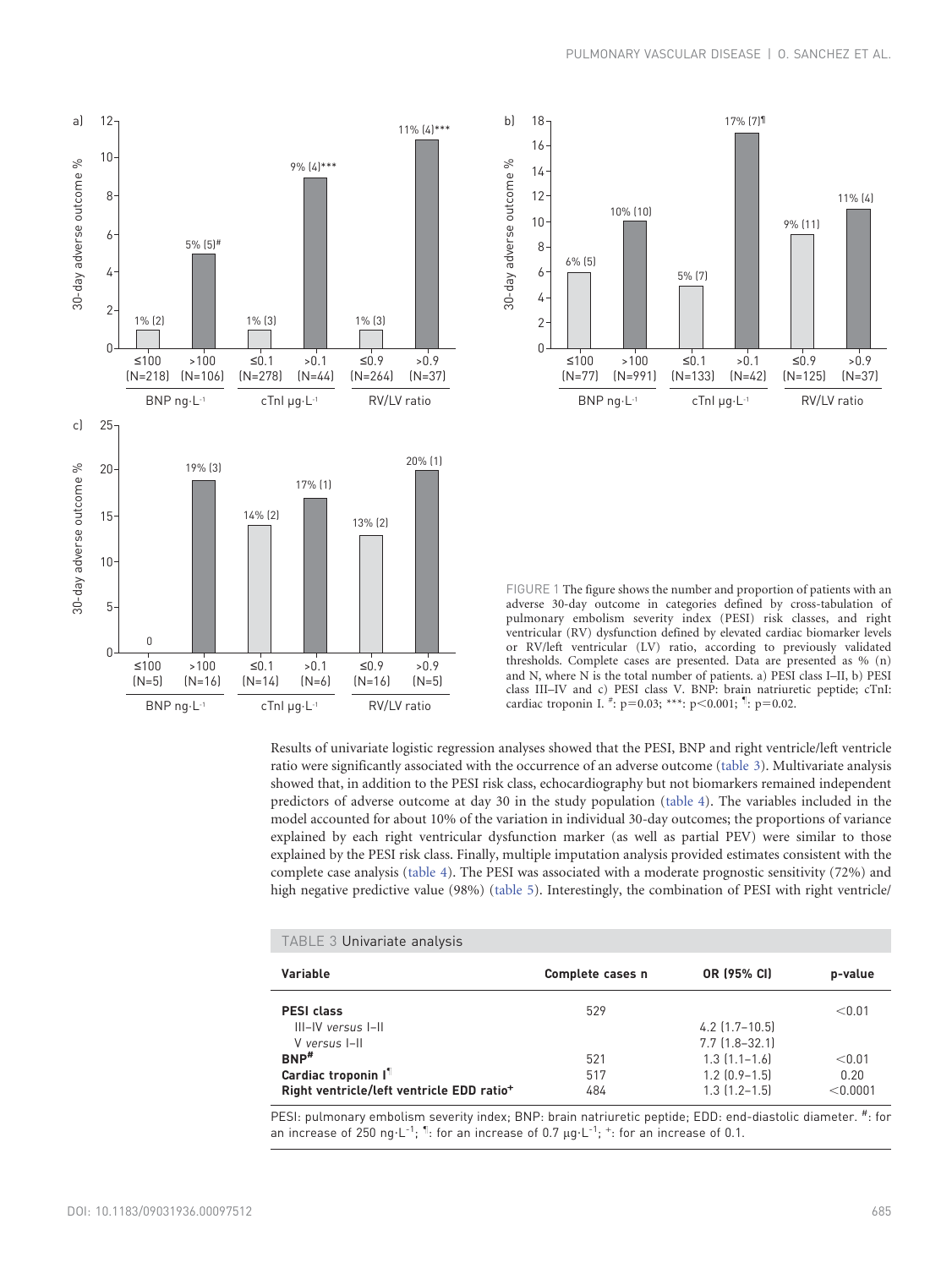# <span id="page-5-0"></span>TABLE 4 Multivariate analysis

| Variable                                              | Complete cases"      |         |       |               | Multiple imputation |         |
|-------------------------------------------------------|----------------------|---------|-------|---------------|---------------------|---------|
|                                                       | OR (95% CI)          | p-value | PEV % | Partial PEV % | OR (95% CI)         | p-value |
| <b>PESI class</b>                                     |                      | 0.03    |       |               |                     | 0.02    |
| III-IV versus I-II                                    | $3.1$ $(1.2 - 8.3)$  |         | 1.5   | 0.0           | $3.4$ $(1.3-8.8)$   |         |
| V versus I-II                                         | $5.5$ $(1.2 - 25.5)$ |         | 0.9   | 1.0           | $6.2$ [1.3-28.2]    |         |
| $BNP+$                                                | $1.1$ $(0.8-1.4)$    | 0.58    | 0.8   | 0.0           | $1.1$ $(0.8-1.5)$   | 0.49    |
| Cardiac troponin I <sup>5</sup>                       | $1.3$ $[0.9 - 2.0]$  | 0.23    | 0.2   | 0.3           | $1.1$ $[0.8-1.6]$   | 0.45    |
| Right ventricle/left ventricle EDD ratio <sup>f</sup> | $1.3$ $(1.1 - 1.5)$  | < 0.01  | 6.7   | 3.1           | $1.3$ $[1.1 - 1.5]$ | < 0.01  |
| Model                                                 |                      |         | 10.1  |               |                     |         |

Missing values for any prognostic variable (heart rate n=3, respiratory rate n=71, temperature n=4, arterial oxyhaemoglobin saturation n=4) were assumed to be normal, a strategy used in the original determination of the pulmonary embolism severity index (PESI) [\[3\]](#page-6-0). PEV: proportion of explained variation, *i.e.* the amount of variation of the outcome variable that is attributable to the variable, relative to the total variation of the outcome variable; partial PEV measures the decline in explained variation when removing the prognostic factor from the model containing all four other factors; BNP: brain natriuretic peptide; EDD: end-diastolic diameter. #: n=473; <sup>¶</sup>: n=529; <sup>+</sup>: for an increase of 250 ng·L<sup>-1</sup>; <sup>s</sup>: for an increase of 0.7  $\mu$ g·L $^{-1}$ ;  $^f$ : for an increase of 0.1.

left ventricle ratio had a higher sensitivity and negative predictive value for predicting 30-day complicated outcome (table 5).

# **Discussion**

This study shows that in patients with normotensive PE, right ventricular dysfunction on echocardiography provides prognostic information that is independent of clinical findings summarised by the PESI. In patients considered at low-risk according to the PESI, echocardiography and biomarkers identified two subgroups with different risks of adverse events. Among patients belonging to PESI class I or II, those with normal echocardiography results and normal levels of biomarkers had a very low risk of adverse events, which was significantly lower than the rate observed in patients with an abnormal echocardiography or elevated levels of biomarkers.

Five groups of patients with different risks of death were described in the original report describing the PESI. Subsequently, class I and II patients were combined in a low-risk group and were selected as possible candidates for outpatient treatment [\[13\]](#page-7-0) and patients in class III to V were considered as ''high-risk'' patients [\[5, 6\]](#page-6-0). In the present study, three groups were considered: one ''low-risk'' group corresponding to the usual low-risk group (defined as PESI class I or II), an ''intermediate-risk'' group defined as PESI class III or IV patients, and a ''high-risk'' group defined as PESI class V patients. This was done to comply with the recommendations of the European Society of Cardiology, in which three groups are considered [\[2\]](#page-6-0). Clustering the high-risk and intermediate groups or using the simplified PESI did not change the results (data not shown). Previous studies have compared the clinical approach based on the PESI and biomarkers or echocardiography for the risk stratification of PE with varying results. The respective values of cTnI and the original PESI for the prediction of mortality at 30 days were evaluated in a monocentric cohort of 567 patients with clinically stable PE [\[14\].](#page-7-0) In this study, the combination of cTnI with the clinical variables did not improve the negative predictive value of the PESI for the risk of 30-day mortality, but the other major adverse events, such as recurrent PE or cardiogenic shock, were not evaluated [\[14\]](#page-7-0). The prognostic value of the new high sensitivity troponin T (hsTnT) assay and of the simplified PESI was evaluated in a multicentre study including 526 normotensive patients with PE [\[15\].](#page-7-0) The hsTnT assay was associated with a high prognostic sensitivity and negative predictive value comparable to those of the simplified PESI. hsTnT and

TABLE 5 Value of pulmonary embolism severity index (PESI) alone and right ventricle/left ventricle (RV/LV) ratio alone and in combination for predicting a 30-day complicated outcome

|                                                                                       | <b>Sensitivity</b>                    | <b>Specificity</b>                           | Positive predictive value | Negative predictive value |
|---------------------------------------------------------------------------------------|---------------------------------------|----------------------------------------------|---------------------------|---------------------------|
| <b>PESI class III-IV-V</b><br>RV/LV > 0.9<br>PESI class III-IV-V and RV/LV ratio >0.9 | 72 (18/25)<br>36 [9/25]<br>88 (22/25) | 64 (294/459)<br>85 (389/459)<br>57 (261/459) | 10<br>10                  | 98<br>96<br>99            |

Data are presented as % (n/N) or %.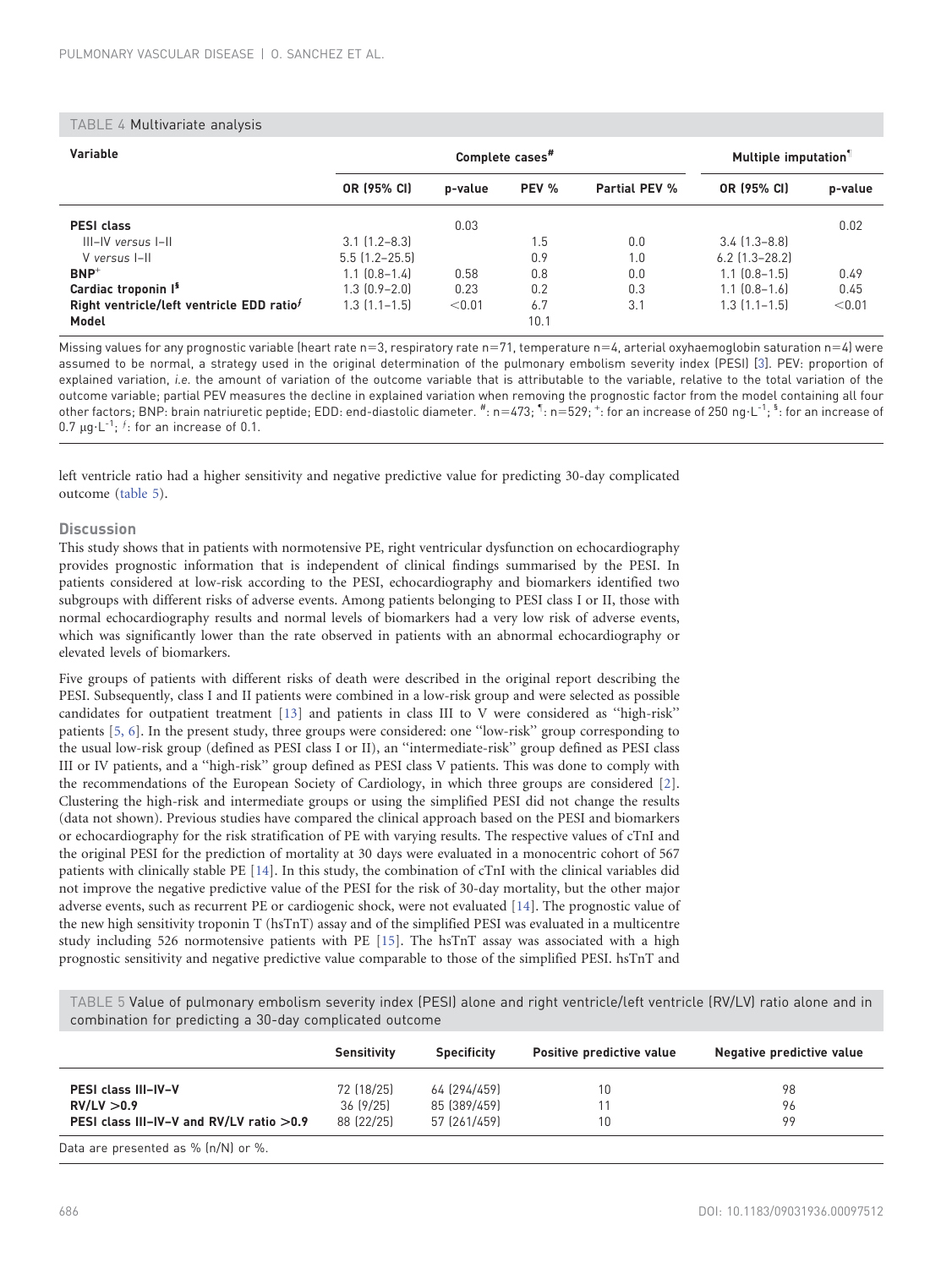<span id="page-6-0"></span>the simplified PESI were identified as independent predictors of 30-day complicated outcome defined by all-cause death or secondary shock or cardiopulmonary resuscitation [\[15\].](#page-7-0) Interestingly, the combination of elevated hsTnT with high risk simplified PESI had a sensitivity and negative predictive value of 100% [\[15\].](#page-7-0) By contrast, none of the patients with low-risk simplified PESI and low levels of hsTnT experienced an adverse outcome, but the authors did not report whether patients with low-risk simplified PESI and elevated hsTnT had a higher rate of adverse outcomes [\[15\].](#page-7-0) Recently, the simplified PESI has been compared to a risk-stratification method based on echocardiography and biomarkers proposed by recent European Society of Cardiology recommendations [\[12\]](#page-7-0). The combined end-point of all-cause mortality, objectively confirmed non-fatal symptomatic recurrent venous thromboembolism or non-fatal major bleeding was lower in the low-risk group identified by the simplified PESI than in the low-risk group identified by normal echocardiography findings and biomarker assays [\[12\].](#page-7-0) An approach combining clinical findings, echocardiography and biomarkers was not tested in this study. In another monocentric study, it was shown that right ventricular dysfunction and/or a high cTnI level increased the risk of death in patients classified as intermediate risk according to the PESI, whereas this was not observed in low-risk patients [\[16\].](#page-7-0) The additional role of echocardiography and biomarkers in predicting other major complications was not tested in this study.

Recently, AUJESKY et al. [\[13\]](#page-7-0) demonstrated in an open-label multicentre randomised trial that outpatient treatment is not inferior to inpatient care in terms of efficacy and safety in selected low-risk patients (PESI class I or II). In this study, neither echocardiography nor biomarkers were used for the risk stratification, but more than two-thirds of the patients included were in the very low risk PESI class I [\[13\].](#page-7-0) Our results suggest that among patients belonging PESI class I or II, those with elevated levels of biomarkers or abnormal echocardiography results could require hospitalisation instead of outpatient care. However, our results must be confirmed in large independent cohort studies before being used to make a therapeutic decision.

The present study has several strengths; it was multicentre, enabling greater generalisation of the results, and patients were consecutively and prospectively recruited, limiting the possibility of major biases. All outcomes were assessed by an independent central committee whose members were unaware of the initial clinical data and results of echocardiography and biomarkers. The biomarkers were measured at the end of the study and the responsible physicians were also unaware of the results of biomarker assays and these results did not influence initial treatment. Conversely, participating physicians were aware of echocardiography results and their initial treatment option, i.e. anticoagulation alone or anticoagulation and thrombolysis may have been influenced by the results of echocardiography; this is why normotensive patients who received thrombolytic treatment were excluded from the analysis. The study was also limited by the low number of events and by the small number of patients in the intermediate and high-risk categories. This may explain why the difference between the proportion of intermediate-risk patients with outcome having abnormal echocardiography results or elevated biomarkers compared to those with normal results, was not statistically significant.

In conclusion, if confirmed in independent cohort studies, the present findings suggest that cardiac biomarkers and/or echocardiography will enable patients with a PESI I–II to be further stratified into two subgroups, one with a very low level of adverse outcome that can be safely treated as outpatients and one with a slightly higher risk requiring hospitalisation. The role of biomarkers and echocardiography in patients at intermediate or high risk according to the PESI is more questionable and should be evaluated in larger cohorts.

# Acknowledgements

The authors wish to thank all investigators of the PREP study in France, Belgium and Switzerland who contributed to the recruitment of the patients in the study.

#### References

- 1 Goldhaber SZ, Visani L, De Rosa M. Acute pulmonary embolism: clinical outcomes in the International Cooperative Pulmonary Embolism Registry (ICOPER). Lancet 1999; 353: 1386–1389.
- 2 Torbicki A, Perrier A, Konstantinides S, et al. Guidelines on the diagnosis and management of acute pulmonary embolism: the task force for the diagnosis and management of acute pulmonary embolism of the European Society of Cardiology (ESC). Eur Heart J 2008; 29: 2276–2315.
- 3 Aujesky D, Obrosky DS, Stone RA, et al. Derivation and validation of a prognostic model for pulmonary embolism. Am J Respir Crit Care Med 2005; 172: 1041–1046.
- 4 Aujesky D, Perrier A, Roy PM, et al. Validation of a clinical prognostic model to identify low-risk patients with pulmonary embolism. J Intern Med 2007; 261: 597–604.
- 5 Donze J, Le Gal G, Fine MJ, et al. Prospective validation of the pulmonary embolism severity index. A clinical prognostic model for pulmonary embolism. Thromb Haemost 2008; 100: 943–948.